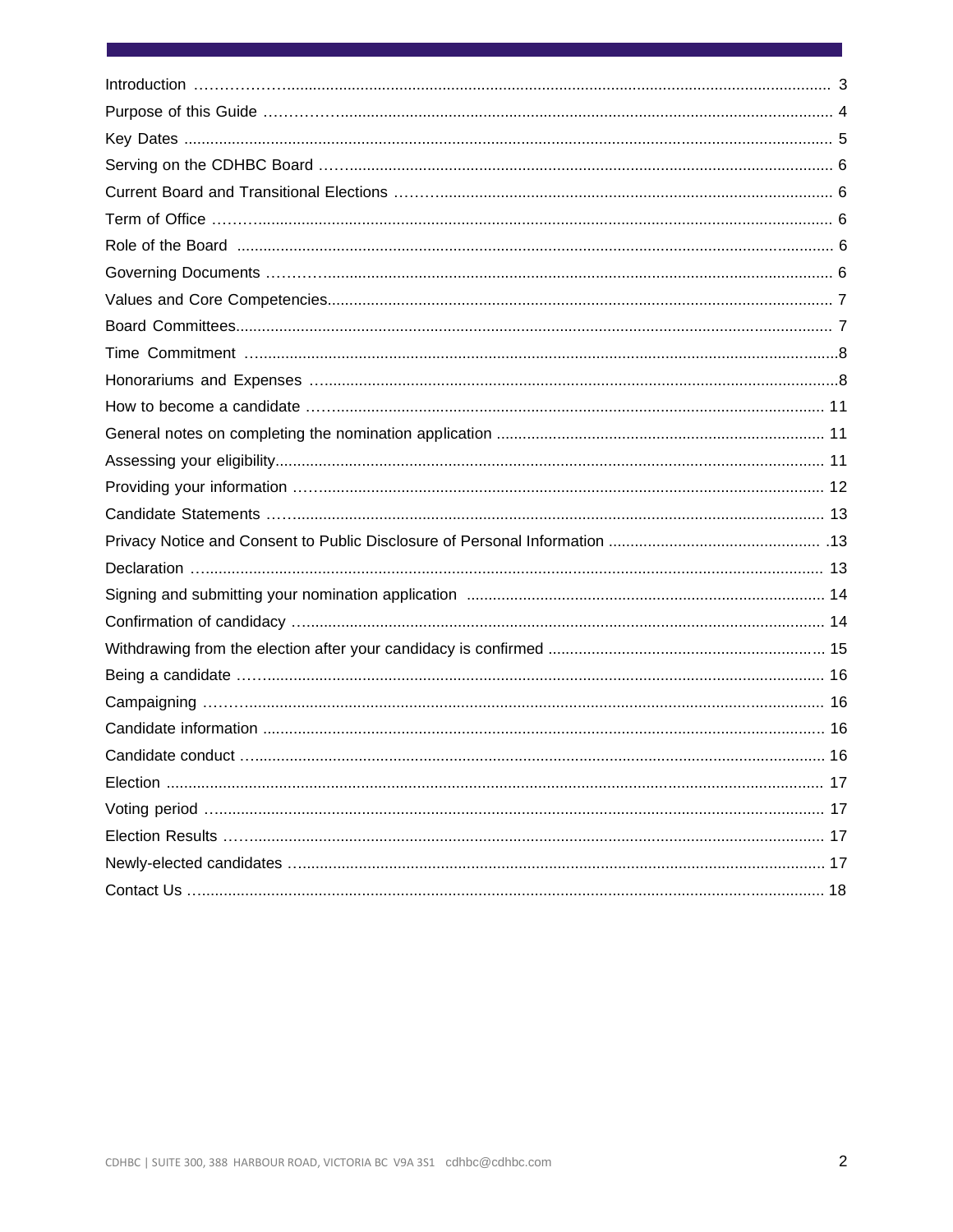# **Introduction**

The College of Dental Hygienists of British Columbia is the college empowered under the *[Health](http://www.bclaws.ca/civix/document/id/complete/statreg/96183_01)  [Professions Act \(Act\)](http://www.bclaws.ca/civix/document/id/complete/statreg/96183_01)* to regulate the practice of dental hygiene. It is the college's duty to protect the public and keep patients safe through the effective regulation of the dental hygiene professionals, for example, by addressing public complaints made against registrants or setting entry to practice standards for new dental hygiene professionals and those moving to BC from outside of the province.

The Act empowers the college board to make rules that provide a detailed framework for CDHBC's governance and operations – these form part of the college's bylaws (Bylaws). Part 1 of the [CDHBC Bylaws](https://www.cdhbc.com/Practice-Resources/Regulation-and-Bylaws/Bylaws/Part-I-Board-of-the-College.aspx) describes the composition of the board at CDHBC and establishes the rules for elections.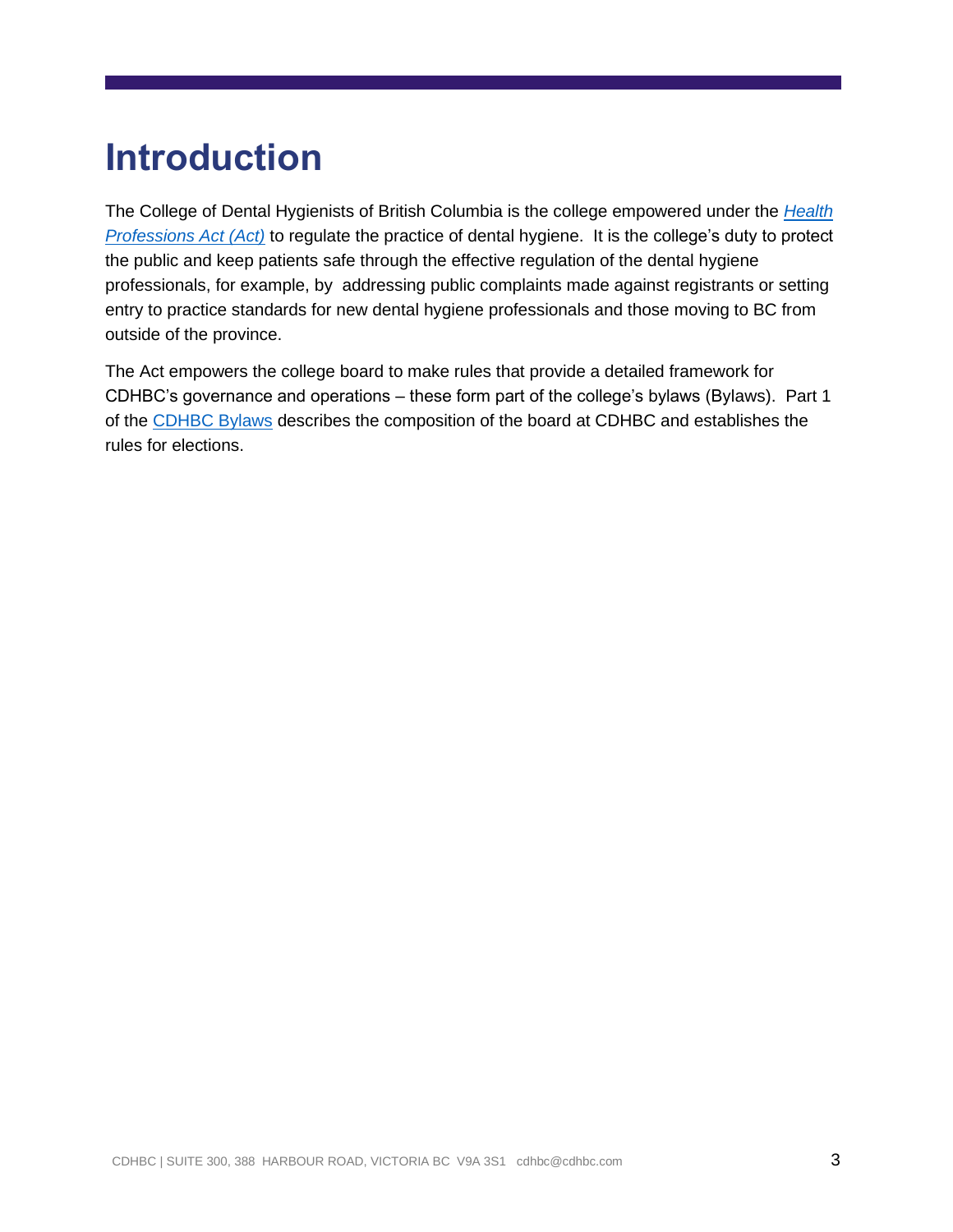# **Purpose of this Guide**

This guide is designed to assist you in making an informed choice as you consider applying for candidacy in the upcoming board election. There are two sections:

- general information about serving on the CDHBC Board; and
- instructions on how to become a candidate and what you can expect during the election process.

Please read this guide in conjunction with the relevant sections of the Bylaws, as well as the accompanying material embedded as links throughout this document.

This guide is reviewed annually by the Nomination Committee and the Registrar, who are responsible for administering the election with the support of CDHBC's Governance Team.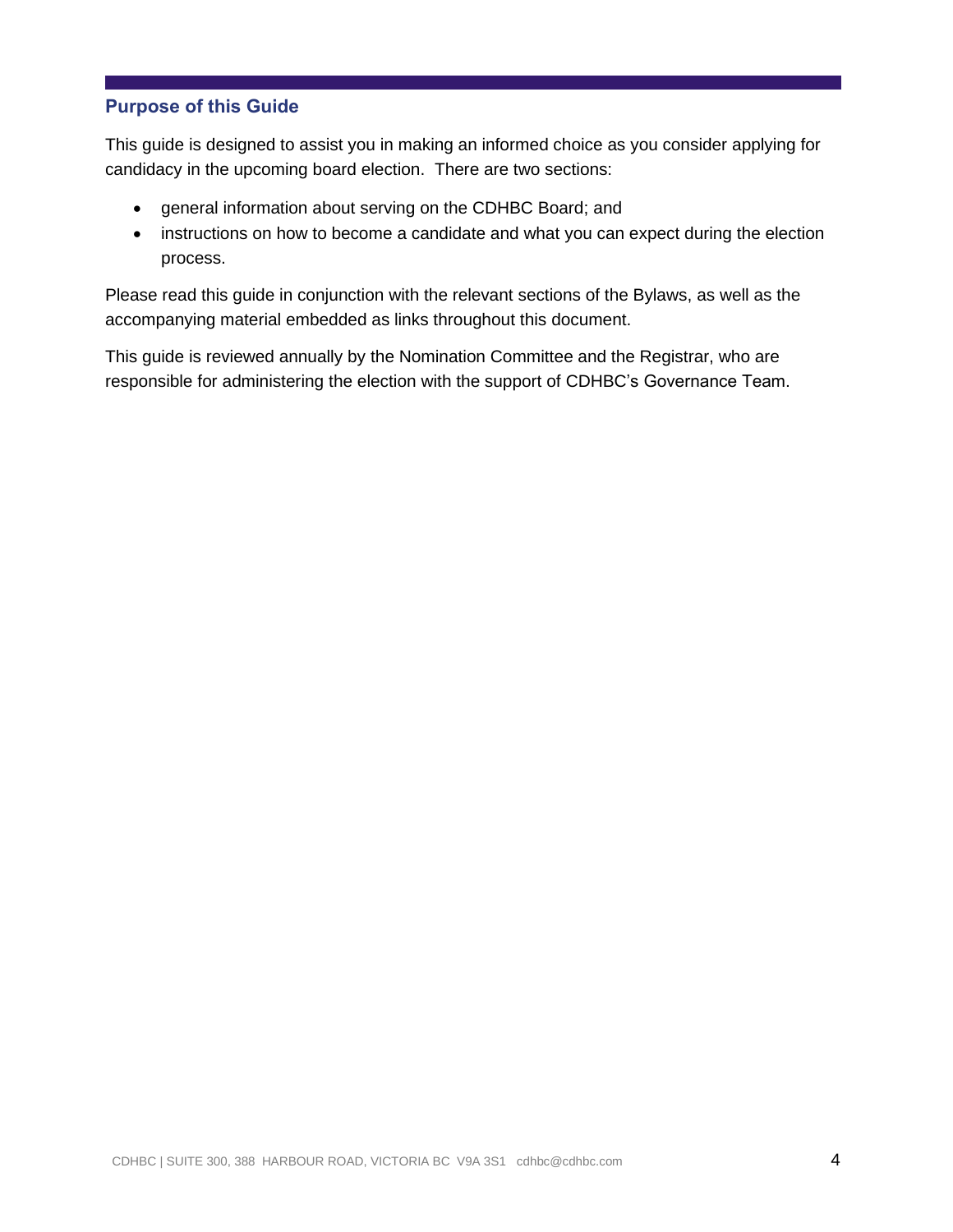# **Key Dates**

Deadlines are established in the Bylaws and confirmed by the Registrar every year. Please make a note of these dates, especially the deadline for submitting nomination applications as late applications will not be accepted.

For 2020, the key election dates are:

| Notice of Election:                              | September 27, 2020                     |
|--------------------------------------------------|----------------------------------------|
| <b>Nomination Period:</b>                        | September 27, 2020 - November 30, 2020 |
| Deadline for submitting nomination applications: | November 30, 2020 (4:00pm PST)         |
| <b>Voting Period:</b>                            | January 14, 2021 – February 7, 2021    |
| <b>Announcement of Election Results:</b>         | February 12, 2021                      |
| Term of Office Begins:                           | March 1, 2021                          |
| New Member Orientation:                          | February 24, 2021                      |
| <b>Observe Board Meeting:</b>                    | February 25 & 26, 2021                 |
| <b>Board Meeting:</b>                            | May 27 & 28, 2021                      |
| <b>Board Meeting:</b>                            | October 28 & 29, 2021                  |
| <b>Board General Meeting:</b>                    | October 28, 2021                       |
|                                                  |                                        |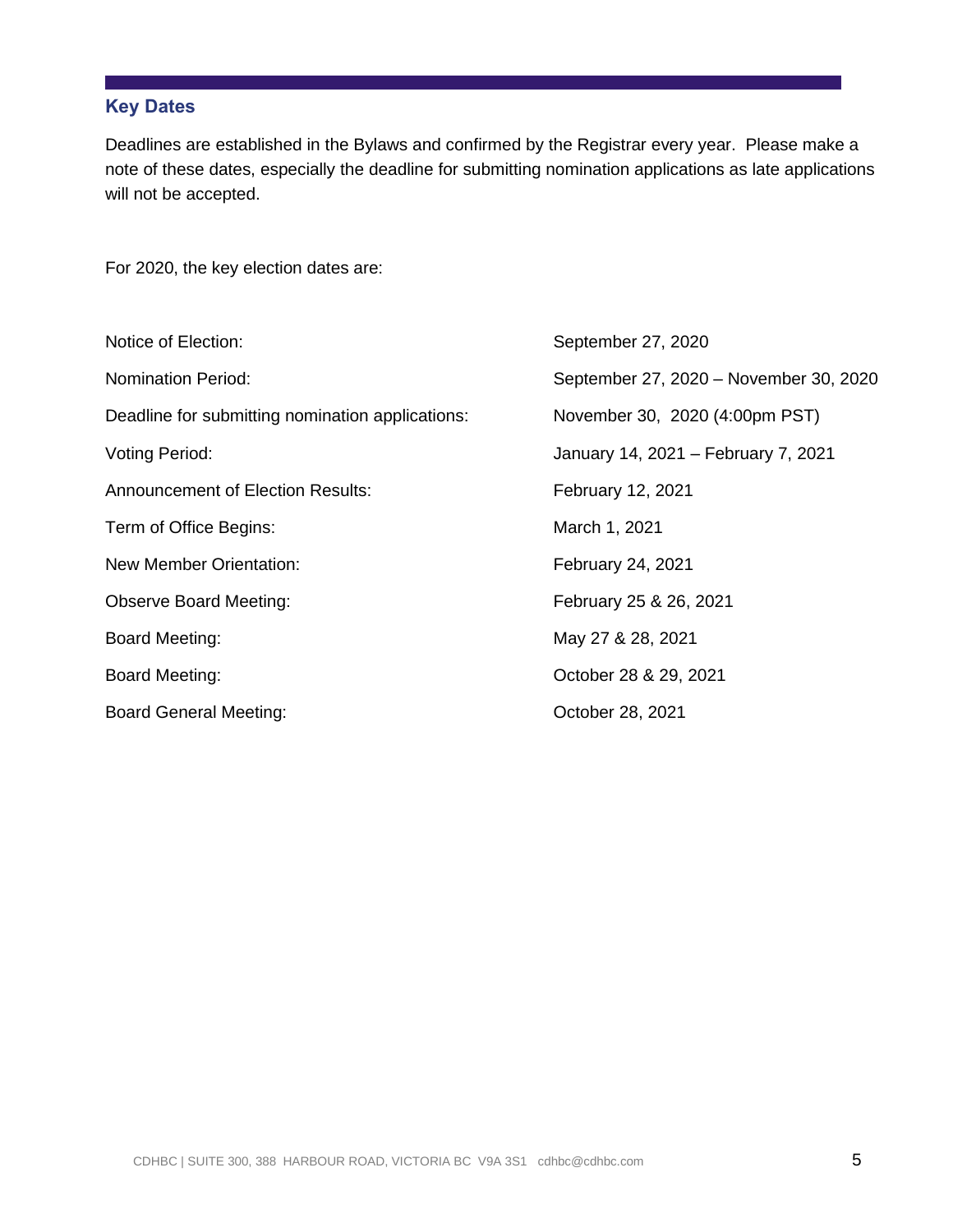# **Serving on the CDHBC Board**

#### **Current Board and Upcoming Election**

On September 26, 2019, the College's amended election bylaws were enacted. These new changes were designated to foster diversity by bringing a variety of background, knowledge, and expertise to the board. These changes will facilitate the election process by ensuring that the Board composition is based on the needs of the Board and that the skills, competencies and diversity are the focus of the board member selection process. The eligibility criteria to be nominated for board election has also been enhanced. These changes will come into effect for the 2021 board election.

A list of the current board members can be found on the [CDHBC](https://www.cdhbc.com/About-CDHBC/Board-of-Directors.aspx) website.

On March 1, 2021, there will be three vacant seats at large as the former regional districts are no longer in force. On March 1, 2022, there will be three vacant seats at large. At the close of the 2022 election, all registrant board members will have been elected in accordance with the new bylaws.

### **Term of Office**

Every board member serves a two-year term, up to a maximum of three consecutive terms (six years), commencing on March 1 in the year immediately following the year of the election. For example, if you are elected this election, your term of office as a board member will begin on March 1, 2021.

Following six years' service, there is a cooling-off period for one year before re-election is permitted.

#### **Role of the Board**

The Board is the college's governing body and receives its authority from the Act. The Board is responsible for the direction, leadership, and strategy of the college, and ensures the college concentrates its efforts on work that has the greatest impact in reducing risk or harm to the public, in accordance with its legislated mandate.

### **Governing Documents**

In addition to the governing documents mentioned throughout this guide (e.g. Act, Bylaws, etc.), board members must adhere to the Code of Conduct for Board Members and Committee Members.

The Code is approved annually by the Board and intended to clarify the conduct expected from both board and committee members. New board and committee members receive a copy of the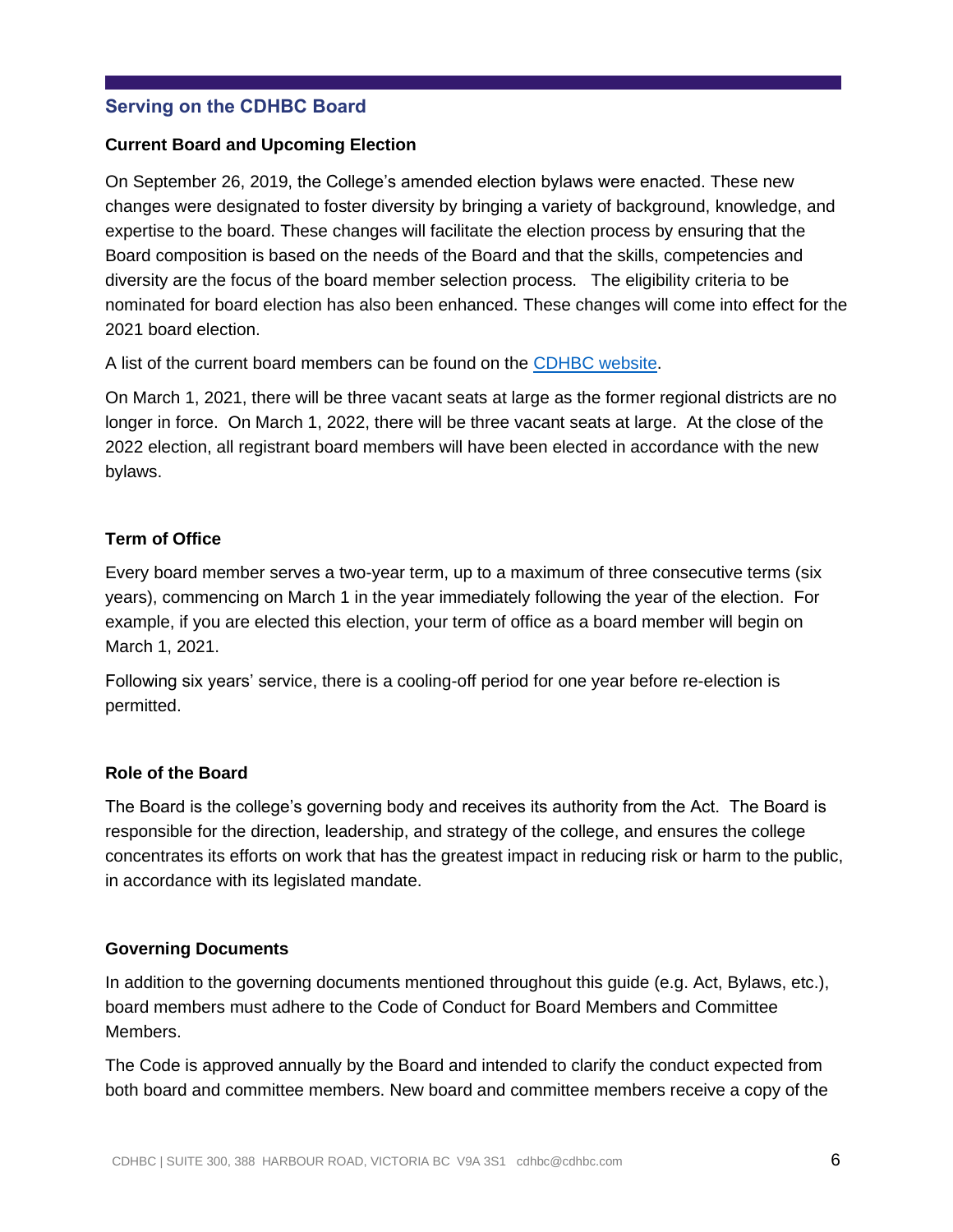Code at the beginning of their term of office and are asked to sign a declaration confirming they have read, understood, and will comply with the provisions of that Code.

The Board has also developed a strategic plan for 2020-2021 that clarifies and aligns the college's vision, purpose, regulatory principles, strategic direction and priorities for the next three years. Board members will be expected to oversee the progress of the college's work against this strategic plan.

# **Values and Core Competencies**

In addition to the strategic plan, the Board has agreed a set of shared values that form the foundation of its culture. These are referred to specifically in the [Board Composition Matrix,](https://www.cdhbc.com/About-CDHBC/Board-of-Directors/2021-2022-Board-Election/Matrix-Table.aspx) a tool approved by the Board in October 2019 that sets out the aforementioned values, as well as the core competencies, diverse perspectives, and specialized skills and experiences that will benefit the work of the Board in the current regulatory environment. The composition matrix is used to facilitate professional development for current board members, and is a valuable tool for registrants, such as yourself, to see which core competencies you will be expected to have as a board member.

The Board does recognize that not everyone will have the core competencies required at the beginning of their tenure. The composition matrix represents the ideal composition of a full board, with each board member working together. It is important, however, that board members demonstrate a legitimate and ongoing commitment to acquire the experience and knowledge necessary to make them as effective as possible in their roles, and this will be an important consideration as you decide whether to apply.

# **Board Committees**

The Board oversees the work of its regulatory committees, which support the core regulatory functions of the college (registration, inquiry, discipline, quality assurance). The Board is responsible for the appointment of members to these committees.

There are also two board support committees, created to assist the Board execute its governance and oversight duties, and comprised of board members:

- Governance Committee This committee helps the Board assess its own effectiveness, composition, and development (including that of its committees and individual board and committee members), through regular analysis, performance evaluation, professional development, and education. This committee also identifies critical issues that might affect the Board's strategy or composition needs.
- Nomination Committee This committee administers the election and, through active recruitment, assists the Board in finding appropriate candidates for each vacancy available to board and committee level.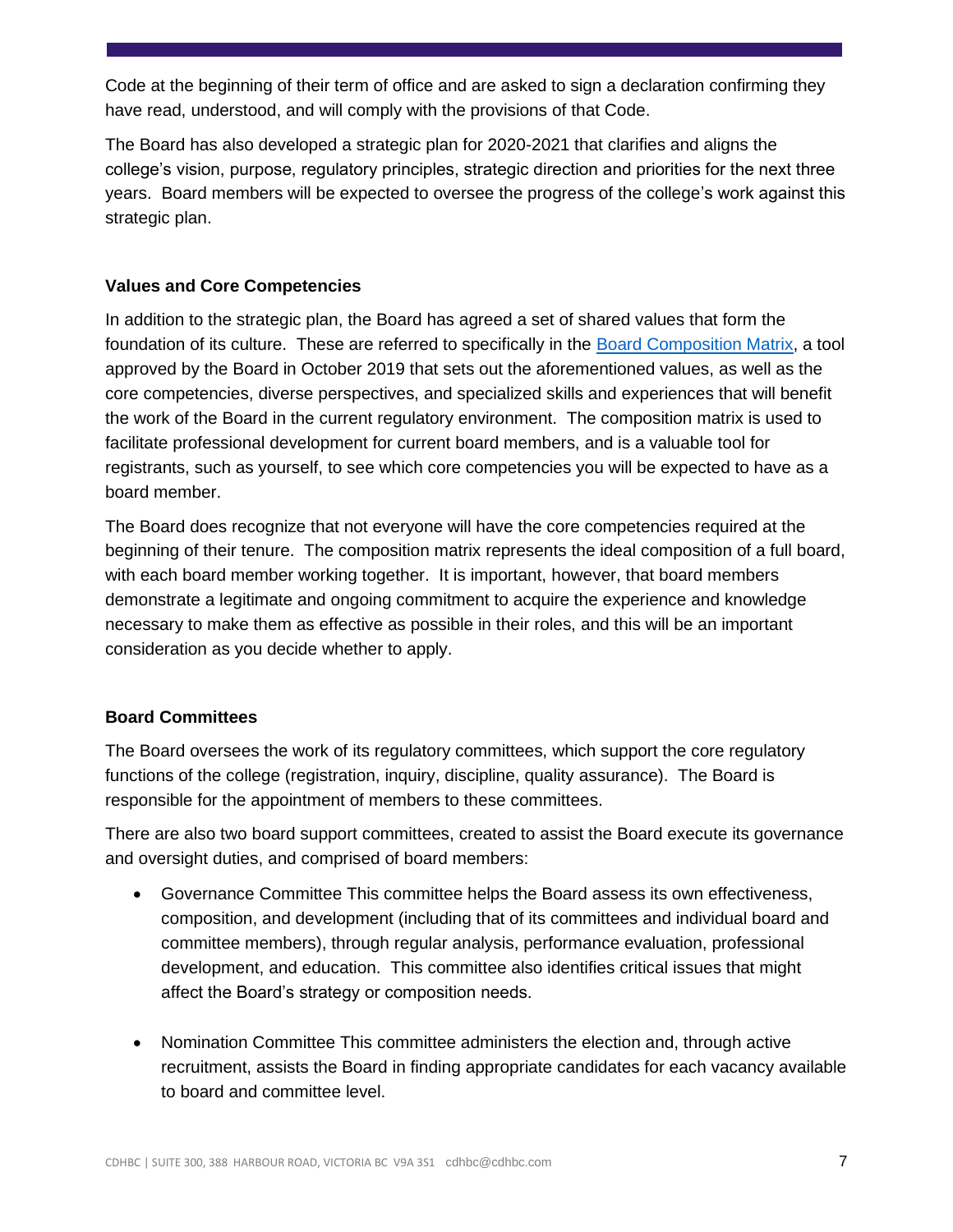#### **Time Commitment**

Holding office does require a significant commitment of time, even with every effort being made to maximize the efficiency for board meetings and activities.

There are three two-day in-person board meetings per year. Additional board or committee meetings may be scheduled throughout the year depending on the issues under discussion. Board members are also required to attend the General Meeting and any other general meetings if called. Typically, the General Meeting is scheduled to coincide with the Fall Board meeting.

If you are willing to serve on one of the board support committees, you will need to add this time as well.

Board and committee meetings take place in the weekdays, during regular working hours (8:00am to 4:00pm PST).

In addition to the actual time spent at a board meeting, board members will need to set aside time to prepare for the meetings. Materials are distributed electronically, generally one week prior to the scheduled meeting. While the amount of time may vary for each board member, it is expected that preparation time will take 4-6 hours per meeting. For Chairs and Vice-Chairs, additional preparation time will likely be needed, possibly including a meeting with senior leadership to review agendas or emerging issues.

Travel time to and from board and board support committee meetings is another factor to be considered, although, again, this will vary for each board member. Overnight accommodation may be required for board members travelling from out of town. The College recognizes that as a result of the COVID-19 pandemic it may not be possible to conduct its meetings in person, therefore options such as telephone or web conferencing will be used.

Board members may be asked to represent the College at regional or provincial meetings or events. Chairs and Vice-Chairs may be required to attend national, or even international, meetings or events.

Finally, time will be scheduled throughout the year for board members to attend education sessions or professional development activities.

### **Honorariums and Expenses**

The Bylaws provide for Board members to be remunerated for time spent participating in CDHBC business through the payment of meeting per diems. For 2021-2022, a Board member may claim the following amounts for time spent attending a scheduled meeting:

- Per diems for board meetings, including travel time: \$400/day
- Per diems are paid to board and committee members for teleconferences
- Teleconference: \$50 (per each hour accrued or portion thereof)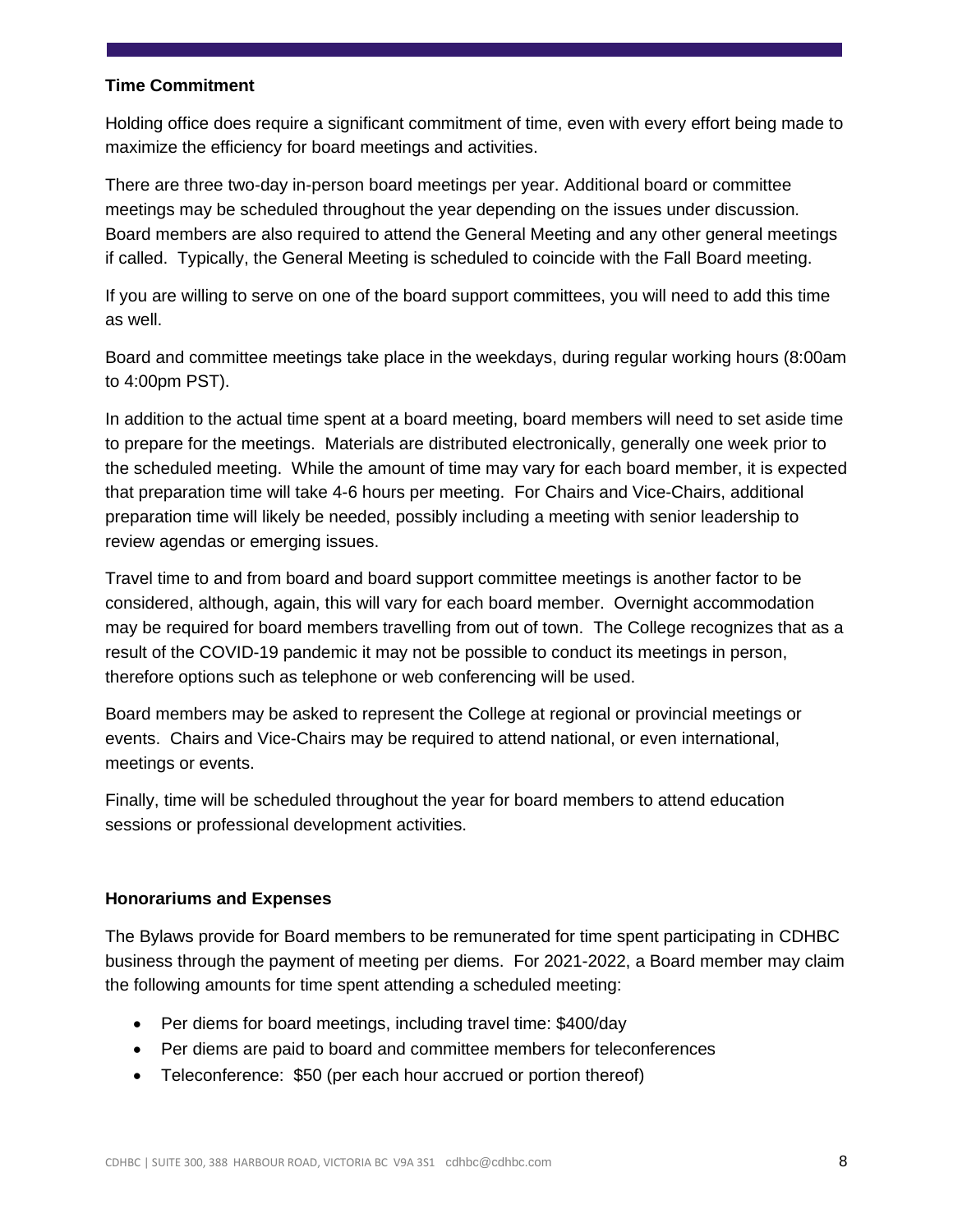The per diem amounts currently incorporate preparation time and any time devoted to travel.

As per diems are considered taxable as employment income by the Canada Revenue Agency (CRA), payroll taxes will be applicable and claimants will be issued an annual T4 tax form.

Board members may also claim reimbursement of any expenses incurred in connection with their board responsibilities, such as travel/transportation, accommodation, parking, meals, or childcare expenses.

Full details are contained in the Board and Committee Member Expenses Policy.

Our current board members see their work as truly meaningful and rewarding. As a Board, they are unified in their values, and dedicated to making decisions that best support the college to protect the public from harm by ensuring that dental hygiene professionals undertake their work safely and ethically.

If you can see yourself as a CDHBC Board member, please keep reading to find out how you can apply to become a candidate in the 2021-2022 election.

If, after reviewing this nomination package, you are uncertain whether you wish to apply to become a board member this year, perhaps consider applying to join one of the committees to gain valuable insight and experience into how the college operates. You may contact us at any time for further information about serving on one of CDHBC's committees listed below:

# **REGISTRATION COMMITTEE**

The Committee is comprised of at least six members, including:

- one elected Board member;
- two public representatives, one of whom is an appointed Board member; and
- three registrants.

### *Schedule*

The Committee shall meet by teleconference or in person at least 2 weeks before each Board meeting (i.e. three times per year), and after the results of the Practice exams are tallied, in accordance with the Exam Results Notification Policy.

Mail ballots shall be conducted as often as necessary especially in regard to new registrants.

### *Location*

The location of the in-person meetings will be determined by the membership of the Committee and by budgetary considerations.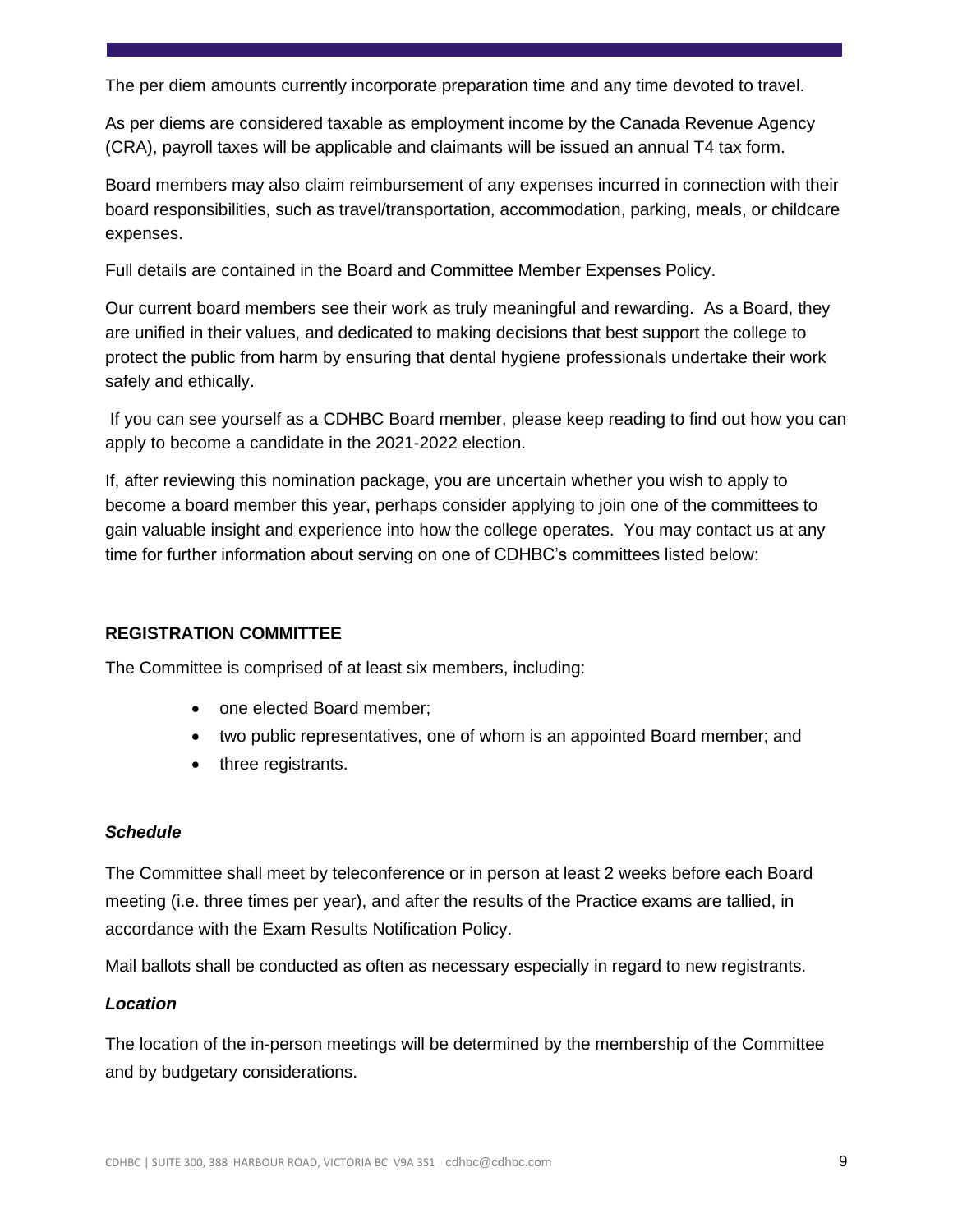# **QUALITY ASSURANCE COMMITTEE**

The Quality Assurance Committee is comprised of at least six members, including:

- one elected Board member;
- two public representatives, one of whom is an appointed Board member; and three registrants.

| <b>Schedule:</b> | a minimum of 3 per year, approximately 1 month before Board meetings |
|------------------|----------------------------------------------------------------------|
| Location:        | to be determined                                                     |
| Format:          | in person and/or by teleconference                                   |

#### **INQUIRY COMMITTEE**

The Inquiry Committee is comprised of at least six members, including:

- one elected Board member;
- two public representatives, one of whom is an appointed Board member; and
- three registrants.

#### **Schedule:**

The Committee meets monthly by teleconference if warranted. One other meeting is held in person annually. Other meetings may be held by teleconference or mail. Resolutions made by mail ballot must be unanimous.

Location: In person meetings are held at the College Office.

#### **DISCIPLINE COMMITTEE**

The Discipline Committee is comprised of at least six members appointed by the Board, including:

- one elected Board member;
- two appointed members, one of whom is a Board member; and
- three registrants.

**Schedule:** The Committee meets as necessary and for a hearing.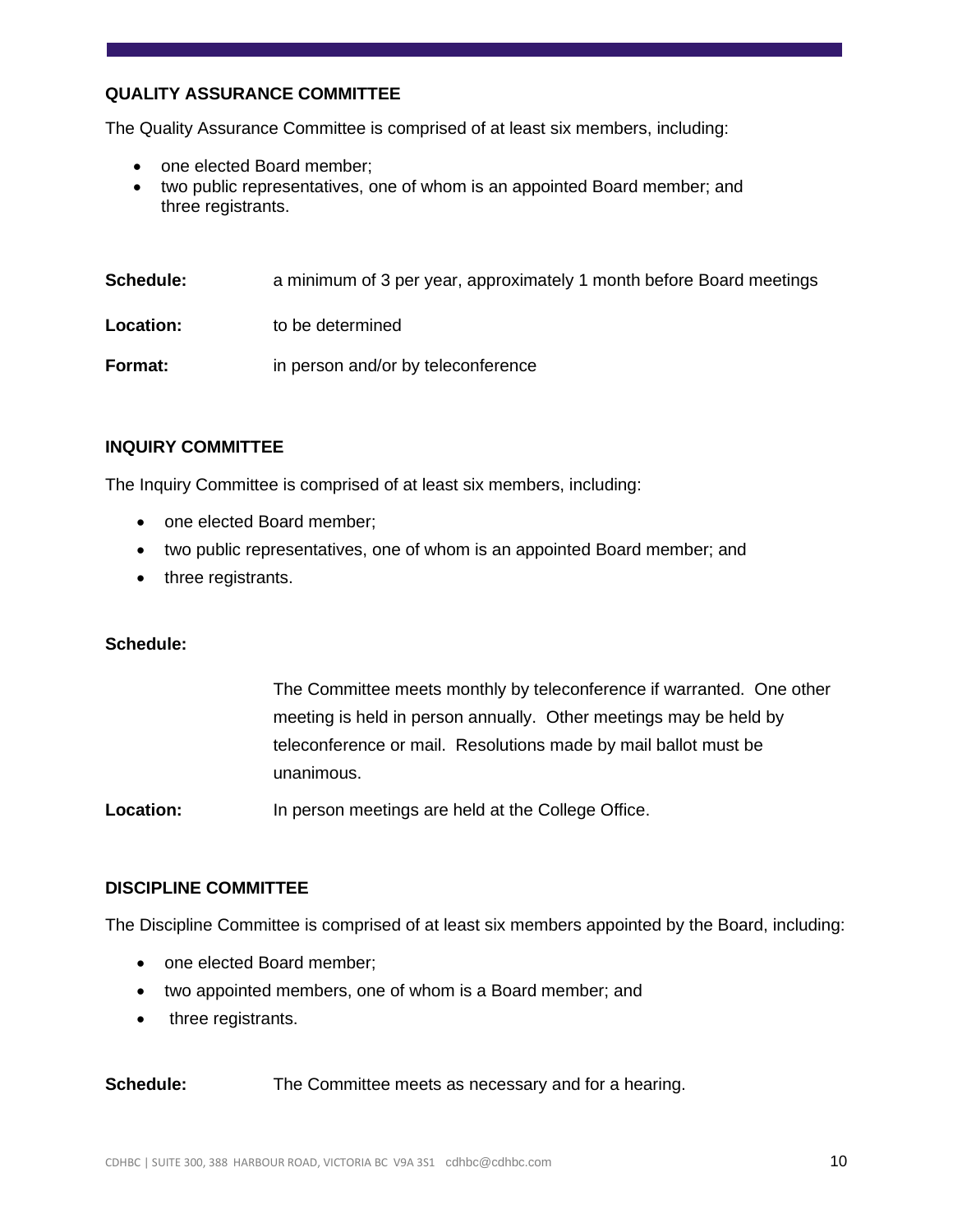# **How to become a candidate**

For the 2021-2022 election, there are three board registrant member seats that need to be filled.

You may only be elected if you are registered in one of the following registrant classes:

- dental hygienist registrant;
- dental hygienist registrant (c);
- dental hygiene practitioner registrant;
- dental hygiene practitioner registrant (c)
- grandparented registrant

You must only apply for one of the board offices available.

#### **General notes on completing the nomination application**

The nomination application is an online application. Paper applications will not be accepted.

If you are attaching supplemental documents, please ensure they are typewritten and clearly marked with your name and the question on which you are providing further details.

Be as clear as possible when responding to each question. Write in plain language and avoid using jargon, acronyms or abbreviations.

Adhere to word limits where specified. There is a limited amount of space available for each candidate so any text beyond the allowance will not be published.

We will check for typographical errors but please proofread your candidate statements carefully as these will be published exactly as received.

### **Assessing your eligibility**

The nomination application sets out questions based upon the eligibility criteria for prospective candidates established in section 3.1 [of the Bylaws](https://www.cdhbc.com/Practice-Resources/Regulation-and-Bylaws/Bylaws/Part-I-Board-of-the-College.aspx) and includes a Declaration for Election to the Board. The Nomination Committee will review this section first to ensure you are in fact eligible to be elected.

You are ineligible for election if you answer "no" to any of the questions in the [Declaration for](https://www.cdhbc.com/About-CDHBC/Board-of-Directors/2021-2022-Board-Election/Sch-B-Nomination-Form-2021-2022.aspx)  [Election to the Board form.](https://www.cdhbc.com/About-CDHBC/Board-of-Directors/2021-2022-Board-Election/Sch-B-Nomination-Form-2021-2022.aspx)

Your answers should reflect your situation at the close of the nomination period on November 30, 2020. For example, if you ordinarily reside in British Columbia on November 30, you can check "Yes" for that question.

If you do not know what your circumstances might be on November 30 at the time of completing the nomination application, you may provide a detailed explanation of those circumstances in a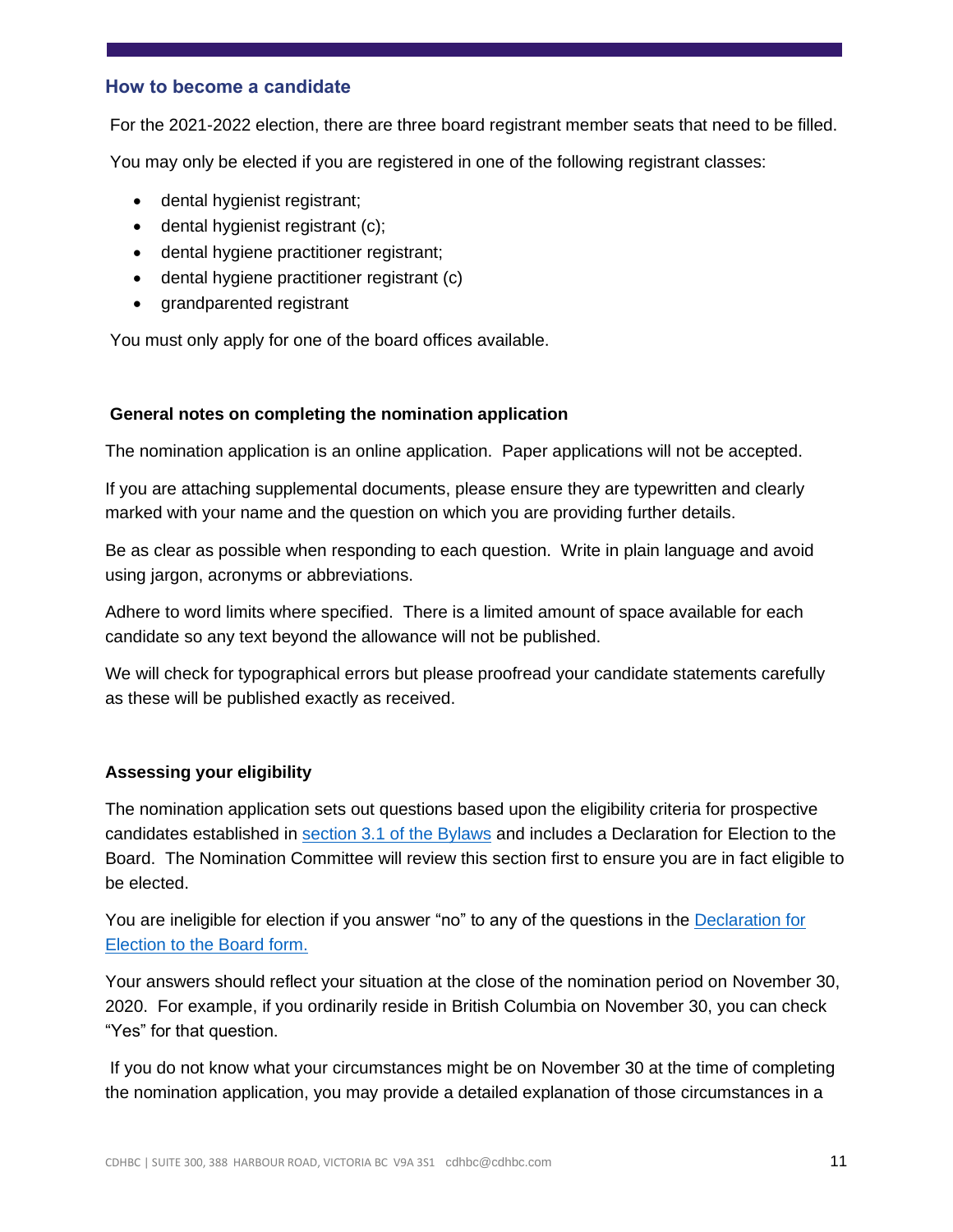separate document, marked with your name and the question on which you providing further details, and attach this to your application for the Nomination Committee's consideration.

Please be aware that the Nomination Committee may review your additional information but still decide to disqualify you for not meeting the eligibility requirements. Should this be the case, you will receive an email setting out the decision of the Nomination Committee and the reasons for disqualification. This decision will be final but will not preclude you from applying to run in a subsequent election.

If you believe that your rights under section 14 of the Human Rights Code may be breached if you are disqualified for answering "No" to any of the questions in the Declaration for Election Form you may submit a written request to the Nomination Committee in accordance with section 6(4) of the Bylaws. Again, please explain the full particulars of your circumstances in a separate document attached to your application, marked with your name and the question number. The Nomination Committee may consult with legal counsel before making any determination about eligibility in such instances.

Some key definitions are included as footnotes to the nomination application. Please email us if you have any questions about these definitions or terminology used in this guide.

### **Providing your information**

The second section of the nomination application is where you provide your general contact information and details about your education, employment and, if applicable, any noteworthy regulatory or community experience you may have. You will also be asked if you are able to meet the time commitment required. As noted above, the time commitment for board members is significant; ask yourself how board responsibilities will potentially affect your day-to-day routine, especially if travel is involved.

The first part of this section will be used internally, for verification purposes only. The second part relating to your education, practice, employment, and regulatory/community experience will be formatted for publication in the election materials, as this background will be of interest to voters. If there is any information in this part of the nomination application that you do not wish to be published, please include a note to this effect next to your response.

Ensure the information you provide is current. The Nomination Committee, or staff on its behalf, may contact you to verify the details provided, or contact outside parties to confirm your eligibility. No information will be shared outside the college unless authorized by you or if required by law.

You do not need to provide a résumé with your nomination application.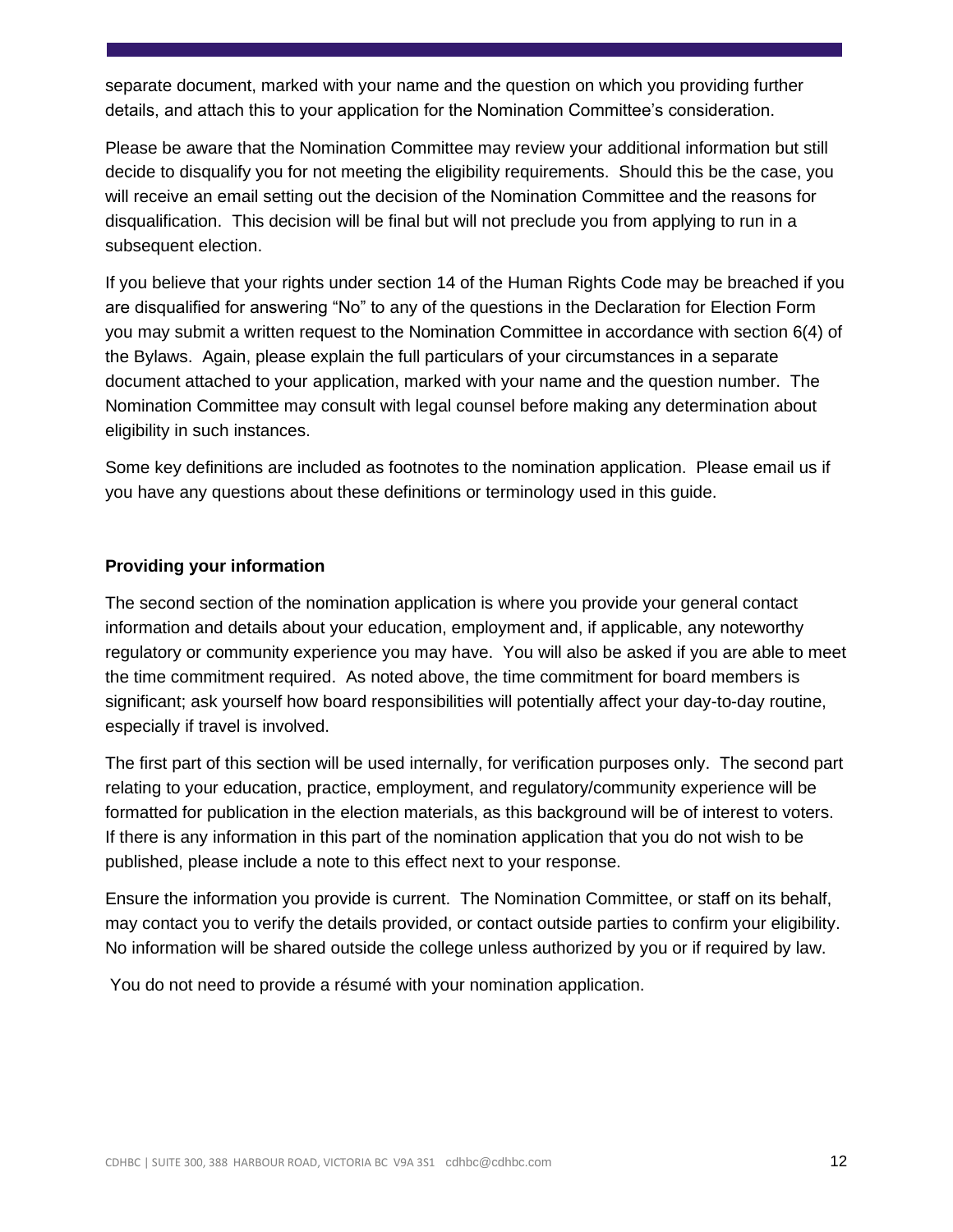#### **Candidate Statements**

In this section, you will be asked to provide three statements that will be published in the election material on the CDHBC website and linked to the online ballot. Take time to consider what you wish to say here – it is here you can explain the value you will bring to the Board if elected, and registrants will rely on this information when deciding for whom to vote. Be explicit so voters are not being asked to infer or assume your meaning. Feel free to draw on examples from other areas of your life; the values, skills and behaviour you demonstrate are as important as your academic or professional accomplishments.

It is important that you refer to the [Board Composition Matrix](https://www.cdhbc.com/About-CDHBC/Board-of-Directors/2021-2022-Board-Election/Matrix-Table.aspx) and the 2021-2022 [Board Needs](https://www.cdhbc.com/About-CDHBC/Board-of-Directors/2021-2022-Board-Election/Needs-Assessment.aspx) [Assessment](https://www.cdhbc.com/About-CDHBC/Board-of-Directors/2021-2022-Board-Election/Needs-Assessment.aspx) when constructing your responses. The core competencies identified by the Board are critical in ensuring that board members have a clear understanding of CDHBC's public protection mandate, are willing and able to work in collaboration with others, and positioned to lean in to the opportunities and challenges the Board and College are currently facing.

### **Privacy Notice and Consent to Public Disclosure of Personal Information**

The nomination application includes a standard privacy notice and consent to disclose. Once you have read the terms, please remember to check the box as indicated if you agree to what is stated. If you do not check this box, your nomination application will be deemed incomplete and will not be considered.

#### **Declaration**

Your nomination application is not complete until you have signed the declaration, which is comprised of six parts:

1. confirmation you are seeking election;

2. an acknowledgment that you will observe the provisions of all governing documents and election-related material;

3. authorization for the college to obtain supplemental information to confirm your eligibility as a potential board member;

4. confirmation that the information you have provided is true, accurate, and complete, and an acknowledgment that any false or misleading statements may result in your disqualification as a candidate;

5. confirmation that your communications about the election (if any) will be honest and accurate, and that you will take responsibility for correcting information that may be wrong or misleading; and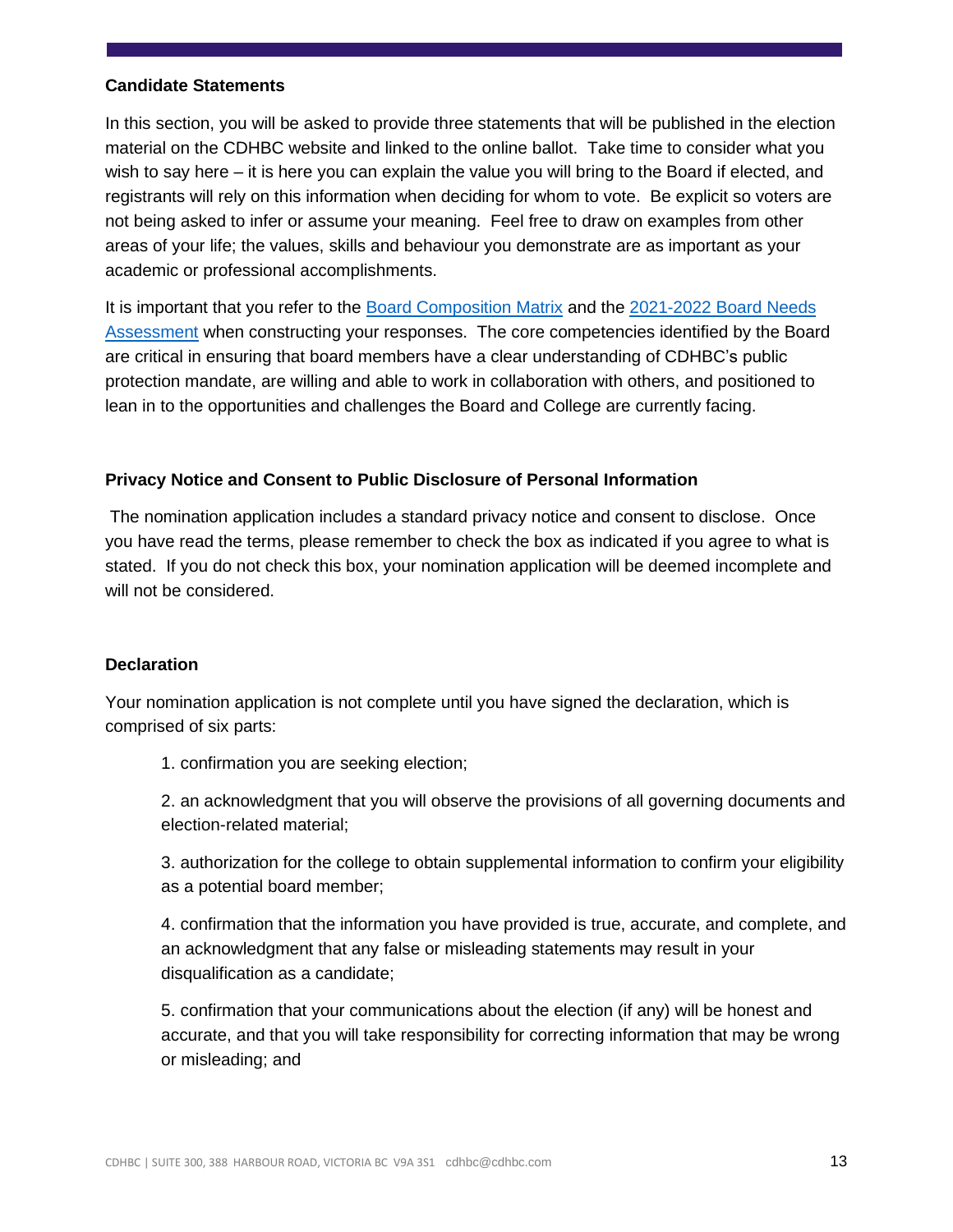6. an acknowledgment to notify the registrar if any circumstances arise that affect your eligibility to become a board member.

The declaration also includes a statement that you understand you will be required to take an oath of office if elected to the Board (see further below).

# **Signing and submitting your nomination application**

You must type your name and address into the applicable fields exactly as you have set out on your nomination application and check the box agreeing you will submit your nomination application to us by email.

Please remember to save your nomination application as a PDF document. Attach the application and, if applicable, any supporting documents, to an email and send to [jsnowden@cdhbc.com.](mailto:jsnowden@cdhbc.com) You must submit the nomination application directly from the email address you have provided in your contact information.

The nomination application can be delivered electronically at any time during the nomination period, i.e. between September 27 and 4:00pm PST on November 30, 2020. The time and date that we receive your nomination application will be deemed the time and date of receipt. No late applications will be accepted.

Please do not leave the submission of your nomination application to the last minute, especially if you are including supporting documents for consideration by the Nomination Committee. We recommend you complete and submit your nomination application as early as possible in the nomination period, in case any corrections are required. Early submission will also provide us, or the Nomination Committee, with ample time to seek clarity or further information from you about your nomination application if needed.

Once submitted, you will receive an email from us confirming safe receipt of your nomination application. If you wish to withdraw your application after delivery, but before the voting period begins, please contact us immediately.

# **Confirmation of candidacy**

At the end of the nomination period on November 30, 2020, your nomination application will be forwarded to the Nomination Committee, who will verify your eligibility to be elected and review any supplemental material or requests you have made. The Nomination Committee will then submit a draft ticket of qualified applicants to the Board Chair and Registrar.

Following this, we will contact you by email stating that either your application for candidacy has been accepted and your name will appear alphabetically on the ballot, or your application has been disqualified by the Nomination Committee for not meeting the eligibility requirements. All decisions at this stage are final.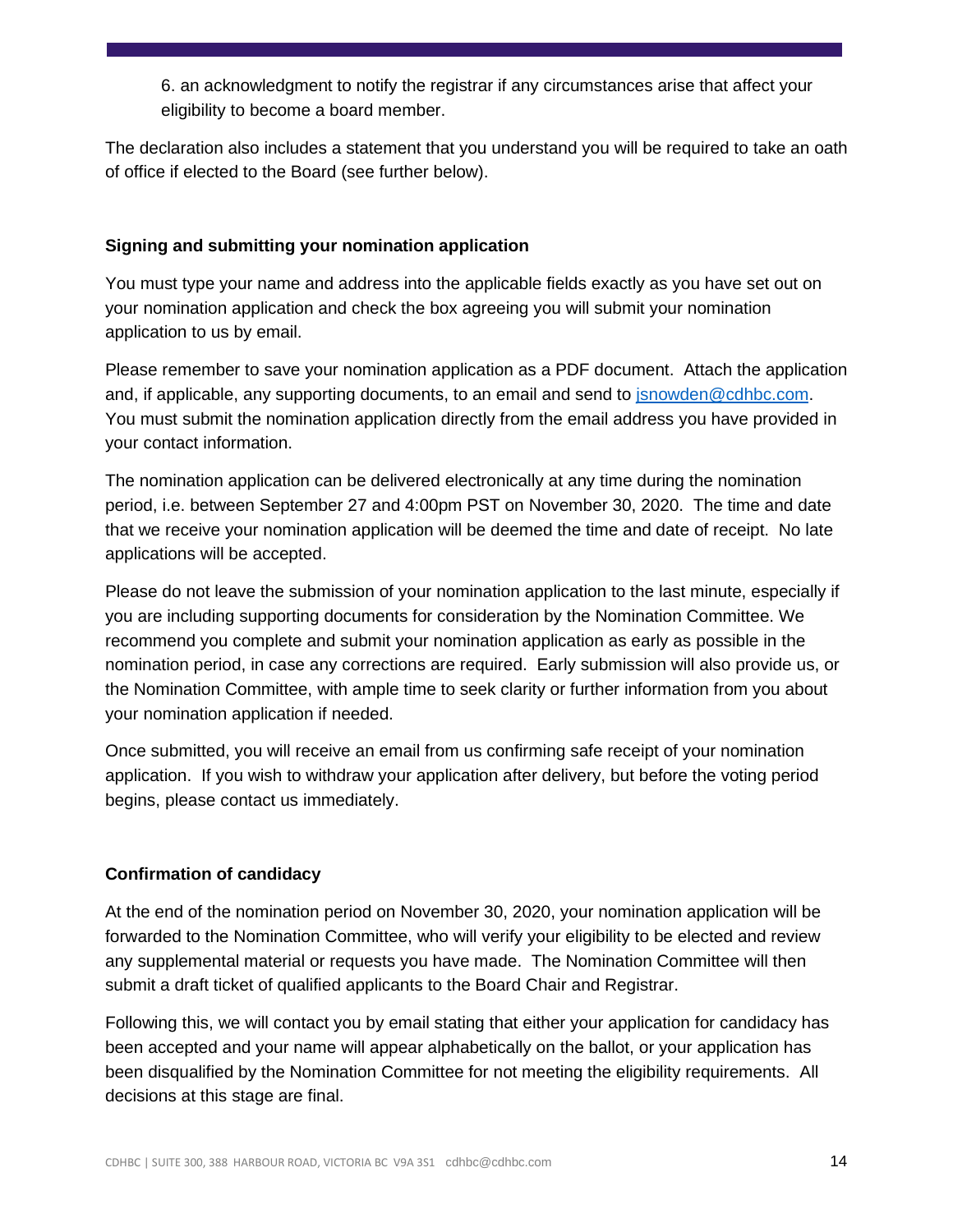# **Withdrawing from the election after your candidacy is confirmed**

If you change your mind and wish to withdraw from the election after the voting period has commenced on January 14, 2021, you may do so at any time before the end of the voting period on February 7, 2021 by providing written notice to the Registrar.

Please remember that you are also required to notify the Registrar if any circumstances arise that may affect your eligibility to become a board member.

If you have any questions about your eligibility but are unsure how to proceed, please contact us at: [jsnowden@cdhbc.com.](mailto:jsnowden@cdhbc.com)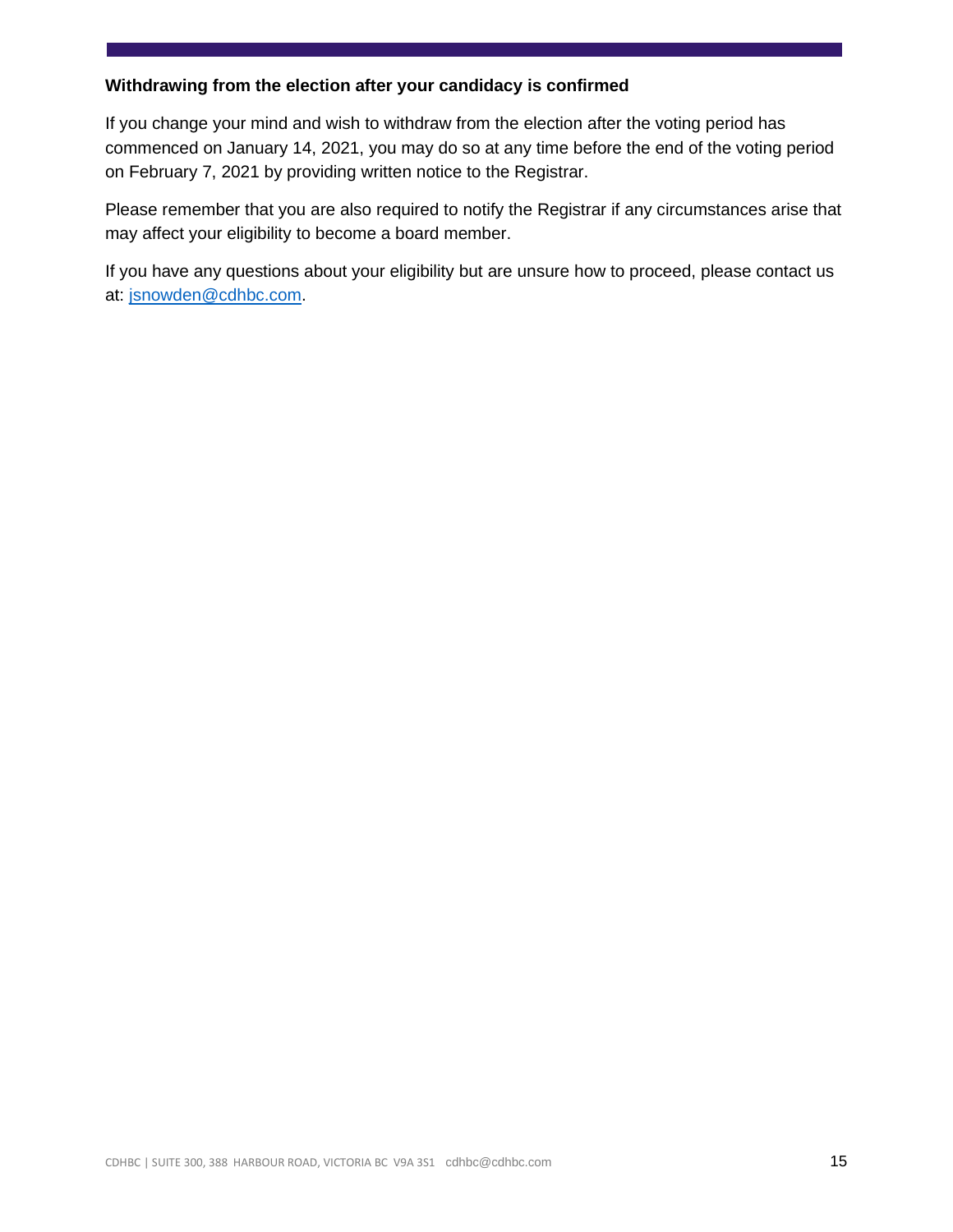# **Being a Candidate**

#### **Campaigning**

You are not required to campaign for this election, nor will any expenses incurred by you as a candidate be reimbursed by the College.

#### **Candidate information**

As indicated on the nomination application, your relevant background information and candidate statements will be posted on the election page of the CDHBC website. Information about the election will be posted in the college newsletter and on social media channels. The electronic ballot will also link to the election website so that registrants can read all candidate information and cast their votes accordingly.

#### **Candidate conduct**

If you do wish to communicate about the election, you must not use the CDHBC logo or brand in any communications.

You are expected to keep your interactions factual and accurate, be honest about your relationships, opinions, and identity, and correct, immediately, any information communicated that is found to be misleading or inaccurate. You are not permitted to make any statements on behalf of the Board or the College.

You must not apply any undue influence or pressure on registrants exercising their right to vote, nor must you offer financial incentives or other considerations to registrants to encourage or discourage them to vote.

The Registrar is responsible for supervising the conduct of candidates during the voting period, and will address any complaints, or reports of disputes or irregularities.

Please contact us if you have any questions about communications, or if you have concerns about the conduct of another candidate.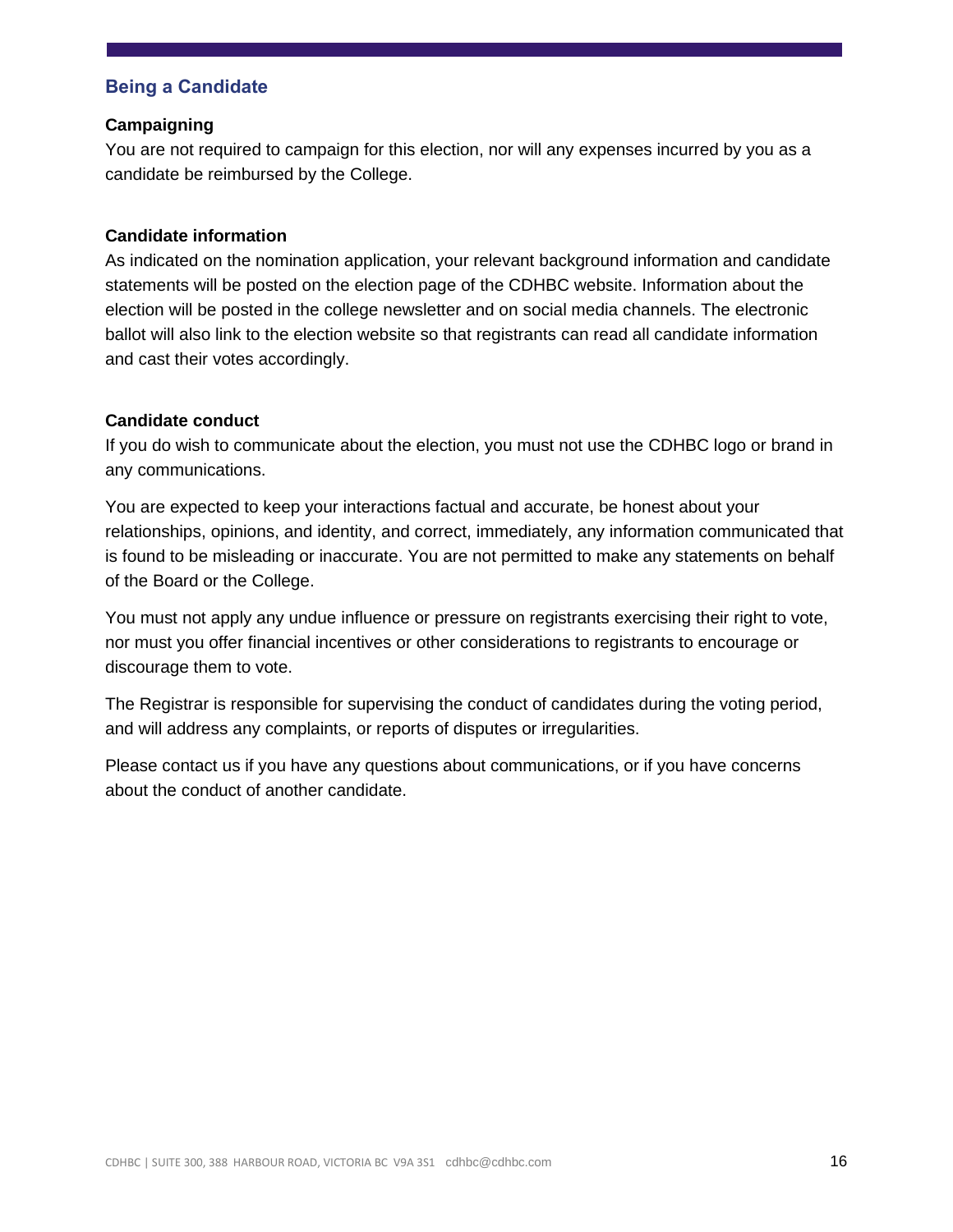# **Election**

#### **Voting period**

If there are fewer or an equal number of candidates than vacant offices, the candidates can be elected by acclamation.

If there is a contested election, i.e. several candidates seeking election to the three vacant offices, the election will proceed. The online voting period will begin on January 14, 2021 and end February 7, 2021 (4:00pm PST).

**Any registrant eligible to vote will be allowed to vote for any candidate running for election, regardless of the registrant class in which the voter or candidate is registered.** For example if you are a Dental Hygiene Practitioner, you will be able to cast one vote for each vacant, or impending vacant seat to be filled in the board election.

Eligible voters will receive an email when the voting period opens, and again when it closes. Periodic email reminders about the election will be sent throughout the voting period. Remember that, as a candidate, you can vote too!

#### **Election Results**

As soon as practicable after the end of the voting period, candidates will be advised by email of the election results. The College will post the election results on its website, future edition of ACCESS and on the College's social media sites once all candidates have been advised of the election results.

#### **Newly elected candidates**

If you are successful, you will receive a copy of your certificate of election and further information about board member orientation and upcoming meetings.

You are required to take an oath of office or solemn affirmation before you can assume your position as a CDHBC board member. The oath must be taken before a judge, a justice of the peace, or the Registrar. The oath ceremony is generally arranged by the College for the first meeting of the new board year.